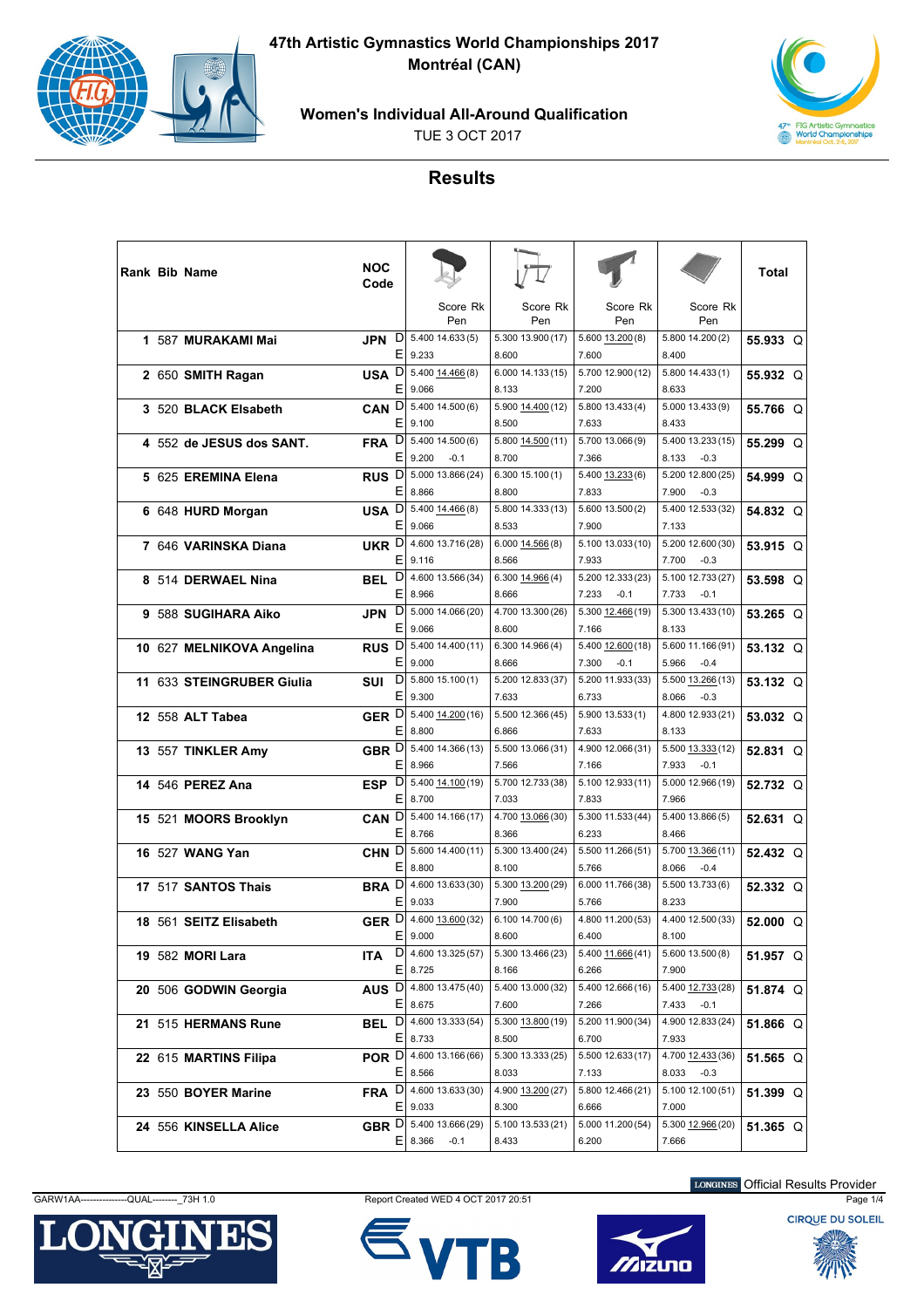

**47th Artistic Gymnastics World Championships 2017 Montréal (CAN)**



**Women's Individual All-Around Qualification**

TUE 3 OCT 2017

## **Results**

| <b>Rank Bib Name</b>        | <b>NOC</b><br>Code    |                                          |                            |                                      |                                      | Total     |
|-----------------------------|-----------------------|------------------------------------------|----------------------------|--------------------------------------|--------------------------------------|-----------|
|                             |                       | Score Rk<br>Pen                          | Score Rk<br>Pen            | Score Rk<br>Pen                      | Score Rk<br>Pen                      |           |
| 25 513 BRASSART Maellyse    | D<br>BEL.<br>Е        | 4.600 13.741 (27)<br>9.141               | 5.000 12.533 (41)<br>7.533 | 5.100 12.200 (27)<br>7.100           | 4.800 12.333 (39)<br>7.833<br>$-0.3$ | 50.807    |
| 26 593 LEE Eun Ju           | KOR <sup>D</sup>      | 4.600 13.300 (58)                        | 5.100 12.933 (33)          | 4.800 12.066 (29)                    | 4.500 12.100 (49)                    | 50.399 R1 |
| 27 618 CRISAN Ioana         | ROU <sup>D</sup>      | E.<br>8.700<br>4.600 13.600 (32)         | 7.833<br>4.900 12.600 (40) | 7.266<br>5.500 11.233 (52)           | 7.600<br>5.000 12.800 (26)           | 50.233 R2 |
|                             | Е                     | 9.000                                    | 7.700                      | 5.733                                | 7.800                                |           |
| 28 511 NEKRASOVA Marina     | D<br><b>AZE</b><br>Ε  | 5.000 14.108 (18)<br>9.108               | 4.500 11.933 (54)<br>7.433 | 5.100 11.766 (37)<br>6.766<br>$-0.1$ | 5.000 12.166 (45)<br>7.466<br>$-0.3$ | 49.973 R3 |
| 29 568 KOVACS Zsofia        | HUN <sup>D</sup>      | 5.000 12.733 (79)                        | 5.100 13.766 (20)          | 5.300 11.533 (44)                    | 5.000 11.666 (78)                    | 49.698 R4 |
|                             |                       | E.<br>7.733                              | 8.666                      | 6.233                                | 6.766<br>$-0.1$                      |           |
| 30 632 KAESLIN Ilaria       | D<br>SUI<br>Е         | 4.600 13.533 (36)<br>8.933               | 4.700 11.933 (56)<br>7.233 | 5.300 11.733 (39)<br>6.533<br>$-0.1$ | 4.600 12.233 (41)<br>7.733<br>$-0.1$ | 49.432    |
| 31 635 MOKOSOVA Barbora     | SVK D                 | 4.600 13.533 (36)                        | 4.800 12.900 (34)          | 4.900 10.600 (72)                    | 4.600 12.100 (50)                    | 49.133    |
| 32 508 MADER Jasmin         | Е<br>AUT <sup>D</sup> | 8.933<br>4.600 13.466 (41)               | 8.100<br>4.800 11.766 (62) | 5.700<br>4.600 11.633 (42)           | 7.500<br>4.200 12.100 (48)           | 48.965    |
|                             |                       | E.<br>8.866                              | 6.966                      | 7.033                                | 7.900                                |           |
| 33 547 RODRIGUEZ RODRIGU.   | ESP $\overline{D}$    | 4.000 12.633 (81)                        | 4.700 11.433 (70)          | 4.800 12.066 (29)                    | 4.400 12.700 (29)                    | 48.832    |
|                             | Е                     | 8.633                                    | 6.733                      | 7.266                                | 8.300                                |           |
| 34 621 CUMMINS Claudia      | RSA D                 | 4.600 13.433 (43)                        | 4.500 11.933 (54)          | 4.500 11.366 (50)                    | 4.400 11.700 (76)                    | 48.432    |
|                             | Ε                     | 8.833                                    | 7.433                      | 6.866                                | 7.300                                |           |
| 35 528 ARDILA GARCIA Dayana | COL <sup>D</sup>      | 5.000 13.933 (22)<br>Е<br>8.933          | 4.300 11.466 (69)<br>7.166 | 4.300 10.666 (69)<br>6.366           | 4.700 12.233 (42)<br>7.633<br>$-0.1$ | 48.298    |
| 36 540 ELZEINY Sherine      | EGY D                 | 4.600 13.433 (43)                        | 5.300 13.533 (22)          | 4.500 9.566 (98)                     | 4.700 11.466 (84)                    | 47.998    |
|                             |                       | E.<br>8.833                              | 8.233                      | $-0.5$<br>5.566                      | 6.866<br>$-0.1$                      |           |
| 37 573 SAZONOVA Irina       | D<br><b>ISL</b>       | 4.600 13.166 (66)                        | 4.700 12.433 (44)          | 4.700 10.300 (79)                    | 4.600 12.033 (56)                    | 47.932    |
|                             | Ε                     | 8.566                                    | 7.733                      | 5.600                                | 7.433                                |           |
| 38 503 PISOS Agustina       | ARG D                 | 4.600 12.966 (72)<br>E.<br>8.366         | 5.000 11.966 (53)<br>6.966 | 4.900 11.000 (61)<br>6.100           | 4.200 11.966 (61)<br>7.766           | 47.898    |
| 39 622 DARIES Naveen        | RSA <sup>D</sup>      | 4.600 13.400 (47)                        | 4.600 11.233 (77)          | 4.500 11.166 (55)                    | 4.500 12.000 (57)                    | 47.799    |
|                             | Е                     | 8.800                                    | 6.633                      | 6.666                                | 7.500                                |           |
| 40 629 HRIBAR Lucija        | SLO <sup>D</sup>      | 4.600 13.333 (54)                        | 4.300 12.600 (39)          | 4.800 10.133 (83)                    | 4.100 11.700 (74)                    | 47.766    |
|                             | Ε                     | 8.733                                    | 8.300                      | 5.333                                | 7.600                                |           |
| 41 505 FOLINO Talia         | AUS <sup>D</sup>      | 4.600 13.400 (47)                        | 5.000 13.200 (28)          | 4.700 10.933 (63)                    | 4.600 10.166 (105)                   | 47.699    |
|                             | Е                     | 8.800                                    | 8.200                      | 6.333<br>$-0.1$                      | 5.566                                |           |
| 42 510 INSHINA Yuliya       | D<br>AZE              | 4.600 13.366 (52)                        | 4.400 11.666 (64)          | 5.000 10.433 (75)                    | 4.700 12.200 (44)                    | 47.665    |
|                             |                       | Е<br>8.766                               | 7.266                      | $5.533 -0.1$                         | 7.500                                |           |
| 43 592 KIM Jury             |                       | <b>KOR</b> $D$ 4.600 13.433 (43)         | 4.000 10.366 (95)          | 4.800 11.433 (46)                    | 4.900 12.133 (46)                    | 47.365    |
|                             |                       | $E$ 8.833                                | 6.366                      | 6.633                                | 7.333<br>$-0.1$                      |           |
| 44 600 MATA Victoria        |                       | MEX $D$ 4.400 13.333 (54)<br>$E$   8.933 | 4.000 11.700 (63)<br>7.700 | 4.100 10.366 (77)<br>6.266           | 4.500 11.966 (63)<br>7.466           | 47.365    |
| 45 566 AL-SALTY Dalia       |                       | HUN D 4.200 12.866 (74)                  | 4.300 11.766 (61)          | 5.000 10.800 (67)                    | 4.700 11.733 (73)                    | 47.165    |
|                             |                       | ΕI<br>8.666                              | 7.466                      | 5.800                                | 7.033                                |           |
| 46 574 SUTO-TUUHA Agnes     | D<br>ISL              | 4.000 12.766 (75)                        | 3.800 11.500 (67)          | 4.100 10.866 (64)                    | 4.100 11.966 (60)                    | 47.098    |
|                             |                       | $E$ 8.766                                | 7.700                      | 6.766                                | 7.866                                |           |
| 47 644 OSIPOVA Valerija     |                       | <b>UKR</b> $D$ 4.600 13.533 (36)         | 5.300 10.500 (92)          | 5.000 10.833 (66)                    | 4.800 12.200 (43)                    | 47.066    |
|                             |                       | $E$   8.933                              | 5.200                      | 5.833                                | 7.500<br>$-0.1$                      |           |
| 48 534 CENKOVA Veronika     |                       | CZE $D$ 4.000 12.700 (80)                | 4.400 12.266 (47)          | 4.800 10.500 (74)                    | 4.600 11.566 (80)                    | 47.032    |
|                             |                       | E<br>8.700                               | 7.866                      | 5.700                                | 7.066<br>$-0.1$                      |           |









LONGINES Official Results Provider

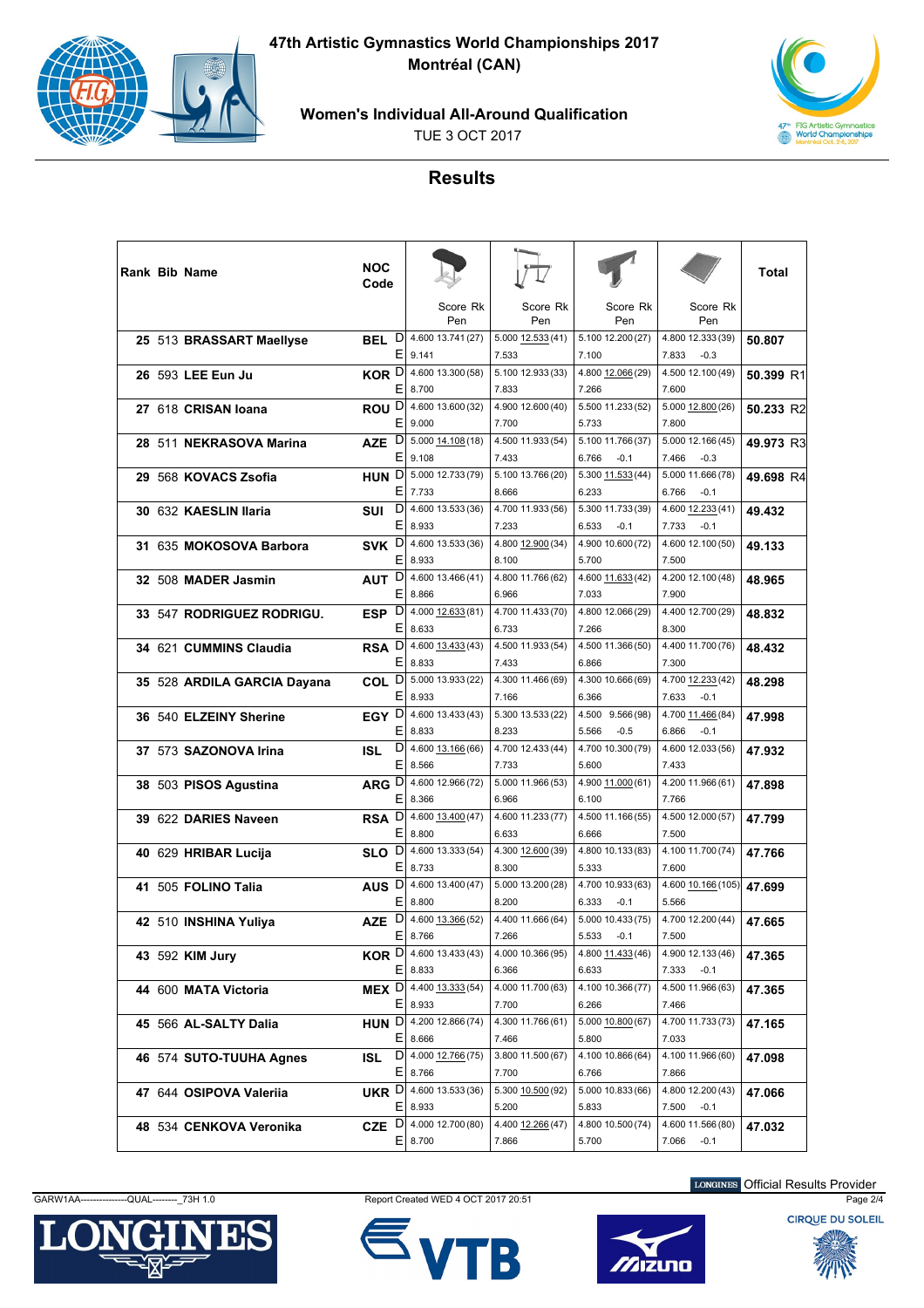

**47th Artistic Gymnastics World Championships 2017 Montréal (CAN)**

**Women's Individual All-Around Qualification**

TUE 3 OCT 2017



## **Results**

|     | <b>Rank Bib Name</b>           | <b>NOC</b><br>Code |        |                                                           |                                              |                                              |                                       | Total  |
|-----|--------------------------------|--------------------|--------|-----------------------------------------------------------|----------------------------------------------|----------------------------------------------|---------------------------------------|--------|
|     |                                |                    |        | Score Rk<br>Pen                                           | Score Rk<br>Pen                              | Score Rk<br>Pen                              | Score Rk<br>Pen                       |        |
|     | 49 541 HUSSEIN Farah           | EGY D              | Е      | 4.600 12.200 (90)<br>7.600                                | 5.100 11.400 (73)<br>6.300                   | 5.300 11.400 (49)<br>6.200<br>$-0.1$         | 4.700 11.766 (71)<br>7.366<br>$-0.3$  | 46.766 |
|     | 50 612 McGREGOR Courtney       | <b>NZL</b>         | D<br>Ε | 4.600 13.233 (61)<br>8.633                                | 4.700 12.266 (48)<br>7.566                   | 4.900 9.466 (101)<br>4.566                   | 4.600 11.800 (70)<br>7.200            | 46.765 |
|     | 51 535 HOLASOVA Aneta          | <b>CZE</b>         | D<br>Ε | 4.000 12.766 (75)<br>8.766                                | 4.600 11.133 (78)<br>6.533                   | 5.400 10.333 (78)<br>4.933                   | 4.600 12.400 (37)<br>7.800            | 46.632 |
|     | 52 572 BELANYI Dominiqua       | ISL                | D<br>Е | 4.000 12.600 (83)<br>8.600                                | 4.300 11.600 (66)<br>7.300                   | 4.200 11.000 (60)<br>6.800                   | 4.200 11.366 (87)<br>7.266<br>$-0.1$  | 46.566 |
|     | 53 634 STUDER Fabienne         | SUI                | D<br>Ε | 4.600 13.500 (39)<br>8.900                                | 4.900 11.066 (79)<br>6.166                   | 4.600 9.900 (89)<br>5.300                    | 4.500 11.800 (68)<br>7.400<br>$-0.1$  | 46.266 |
|     | 54 549 MURTO Helmi             | <b>FIN</b>         | D<br>Ε | 3.700 12.433 (88)<br>8.733                                | 4.300 12.500 (42)<br>8.200                   | 4.000 10.500 (73)<br>6.600<br>$-0.1$         | 4.400 10.500 (101)<br>6.300<br>$-0.2$ | 45.933 |
|     | 55 608 SKREGELID Martine       | NOR D              | Е      | 4.600 13.400 (47)<br>8.800                                | 4.500 10.866 (84)<br>6.366                   | 4.100 9.533 (99)<br>5.433                    | 4.300 12.066 (52)<br>7.766            | 45.865 |
|     | 56 614 MARIANITO Mariana       | POR <sup>D</sup>   | Ε      | 4.000 11.433 (101)<br>7.533<br>$-0.1$                     | 3.000 10.633 (88)<br>7.633                   | 4.800 11.433 (46)<br>6.633                   | 4.400 12.266 (40)<br>7.966<br>$-0.1$  | 45.765 |
|     | 57 536 JIRIKOVA Lucie          | <b>CZE</b>         | D<br>Ε | 4.200 13.200 (62)<br>9.000                                | 4.500 11.366 (74)<br>6.866                   | 4.500 9.866 (91)<br>5.366                    | 4.700 11.100 (93)<br>6.400            | 45.532 |
|     | 58 616 PITREZ Mariana          | POR D              | Е      | 3.500 11.933 (93)<br>8.533<br>$-0.1$                      | 4.300 11.833 (59)<br>7.533                   | 5.100 9.866 (92)<br>4.766                    | 4.500 11.833 (67)<br>7.333            | 45.465 |
|     | 59 507 MIZZEN Rianna           | AUS <sub>D</sub>   | Ε      | 4.600 13.266 (60)<br>8.666                                | 6.000 11.866 (58)<br>5.866                   | 5.200 10.166 (82)<br>5.066<br>$-0.1$         | 4.700 10.033 (106)<br>5.333           | 45.331 |
| 60. | 509 MAENNERSDORFER Marlies AUT |                    | D<br>Ε | 4.200 12.900 (73)<br>8.700                                | 4.200 9.800 (98)<br>5.600                    | 4.000 10.633 (70)<br>6.633                   | 4.200 11.966 (61)<br>7.766            | 45.299 |
|     | 61 577 NETZER Ofir             | <b>ISR</b>         | D<br>Е | 4.400 12.566 (84)<br>8.466<br>$-0.3$                      | 4.300 11.400 (71)<br>7.100                   | 4.200 10.633 (71)<br>6.433                   | 4.500 10.500 (100)<br>6.300<br>$-0.3$ | 45,099 |
|     | 62 537 HULGAARD Mette          | DEN <sup>D</sup>   | Ε      | 4.000 12.741 (78)<br>8.741                                | 4.100 11.033 (81)<br>6.933                   | 4.000 9.766 (95)<br>5.766                    | 4.300 11.366 (88)<br>7.066            | 44.906 |
|     | 63 519 YANKOVA Yoana           | <b>BUL</b>         | D<br>Ε | 4.000 12.633 (81)<br>8.633                                | 4.200 9.500 (100)<br>5.300                   | 4.600 11.400 (48)<br>6.800                   | 4.400 11.033 (94)<br>6.733<br>$-0.1$  | 44.566 |
|     | 64 518 GEORGIEVA Pamela        | BUL D              | Е      | 3.300 11.566 (98)<br>8.366<br>$-0.1$                      | 1.800 9.033 (102) 5.100 11.833 (36)<br>7.233 | 6.833<br>$-0.1$                              | 4.500 12.000 (57)<br>7.500            | 44.432 |
|     | 65 652 ARRIOJAS Pamela         | VEN D              | Ε      | 4.000 12.433 (88)<br>8.433                                | 4.200 11.466 (68)<br>7.266                   | 4.400 8.166 (115)<br>3.866<br>$-0.1$         | 4.400 11.700 (75)<br>7.400<br>$-0.1$  | 43.765 |
|     | 66 595 DUBOVA Anastasija       | LAT                | D<br>Ε | 3.700 11.666 (96)<br>7.966                                | 3.900 10.366 (94)<br>6.466                   | 4.600 10.933 (62)<br>6.433<br>$-0.1$         | 3.400 10.400 (103)<br>7.000           | 43.365 |
|     | 67 583 ROBINSON Mackenzie      |                    |        | <b>JAM</b> $D$ 3.500 11.866 (94)<br>$E$ 8.366             | 3.800 10.033 (97)<br>6.233                   | 4.000 9.900 (87)<br>5.900                    | 3.900 11.533 (82)<br>7.633            | 43.332 |
|     | 68 571 NAYAK Pranati           |                    |        | <b>IND</b> $D$ 4.800 13.400 (47)<br>$E$   8.600           | 3.200 10.333 (96)<br>7.133                   | 4.600 10.033 (85)<br>5.433                   | 4.400 9.100 (110)<br>$5.000 -0.3$     | 42.866 |
|     | 69 570 BUDDA REDDY Aruna       | IND                |        | $D$ 4.600 13.433 (43)<br>$E$   8.833                      | 3.700 9.733 (99)<br>6.033                    | 4.200 9.033 (108)<br>4.833                   | 4.400 10.666 (99)<br>6.266            | 42.865 |
|     | 70 638 FANG Ko-Ching           | TPE D              |        | 3.700 11.666 (96)<br>$E$   8.266<br>$-0.3$                | 4.100 11.300 (75)<br>7.200                   | 4.100 8.933 (111) 4.100 10.866 (97)<br>4.833 | 6.766                                 | 42.765 |
|     | 71 576 KREMER Ofir             |                    |        | <b>ISR</b> $D 3.700 11.800 (95)$<br>$E$   8.400<br>$-0.3$ | 2.700 10.833 (85)<br>8.133                   | 4.600 9.066 (107)<br>4.466                   | 4.300 9.700 (109)<br>5.700<br>$-0.3$  | 41.399 |
|     | 72 598 VOSTRUCHOVAITE Agata    |                    |        | <b>LTU</b> $D$ 4.800 12.033 (91)<br>$E$ 7.533<br>$-0.3$   | 3.600 10.500 (90)<br>6.900                   | 4.500 8.733 (113)<br>4.233                   | 4.700 10.000 (108)<br>5.400<br>$-0.1$ | 41.266 |

GARW1AA---------------QUAL--------\_73H 1.0 Report Created WED 4 OCT 2017 20:51 Page 3/4







LONGINES Official Results Provider